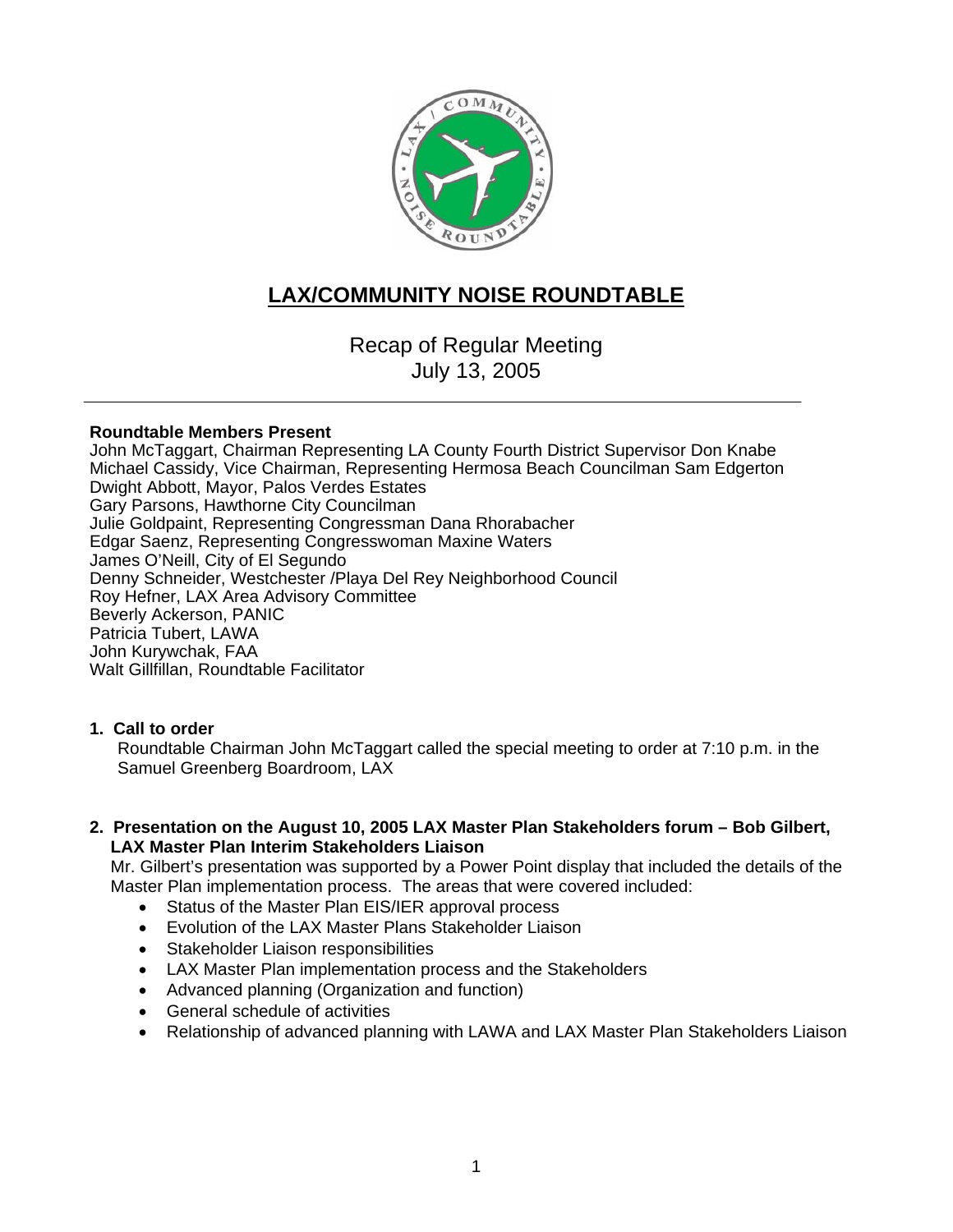The detailed Power Point display is available on the Roundtable's page of the LAX Noise Management web page on www.LAWA.org under the LAX MP Stakeholders Presentation to the Roundtable.

The following are selected points of interest to the Roundtable members and comments presented:

- The L.A. City Council has approved the LAX Master Plan, certified the Final EIR, adopted General Plan Amendments and the LAX Specific Plan
- The FAA has issued its Record of Determination
- The Stakeholders Liaison has been established by the Board of Airport Commissioners to include community and neighborhood groups, local residents, airlines/aviation tenants, offairport businesses and federal/state/local agencies
- Stakeholders will be involved with the project definition, environmental analysis and the creation of a Stakeholder Liaison Report.
- The Implementation Process requires that all "projects" must be approved by the City Council; That LAWA must undertake a restudy of the LAX Specific Plan prior to proceeding with any yellow light projects: if net new airport peak hour trips will exceed 8236, or if LAX annual aviation activity will exceed 78.9 MAP.

## **3. Review of Roundtable's Revisions to the Work Plan - Walt Gillfillan**

Mr. Gillfillan presented a summary of changes directed by the Roundtable at its May 11 meeting. Additional suggestions by the Roundtable are noted in Attachment A to this recap. These suggestions include directions regarding scheduling. These directions will be incorporated into a revised Work Program to be used by the Roundtable in 2005/2006.

#### **4. Roundtable Member Discussion**

There were three subjects presented by LAWA staff:

**LAX Noise Variance status** – The City Attorney's office was instrumental in affecting a settlement agreement between the five intervening parties that will result issuing of anew variance some time this summer.

**Noise Monitoring System Replacement Project** – The contract negotiations with Lochard are complete and the contract has been forwarded to the consultant for signature.

**LAX Part 161 Study** – The LAX Master Plan Stakeholders Forum will receive a presentation on the LAX Study August 10<sup>th</sup> at Loyola Marymount Univ.

The FAA representative gave an update on the status of the various RNAV departure procedures being developed for LAX:

**HOLTZ RNAV** –The FAA will resume use of the HOLTZ DP sometime in September or October 2005.

**OSHNN and POPPR RNAV's** – The FAA will phase in the use of the OSHNN and POPPR DP's sometime after the HOLTZ. The date(s) of implementation is still yet to be determined. **KWYET RNAV** – The use of the KWYET DP to replace the LOOP DP is still on hold due to problems with aircraft entering restricted military airspace while flying the procedure, and problems with the  $180^\circ$  turn that the procedure requires. The FAA is estimating the procedure will be published on or after December 2006.

#### **5. Comments from the Public**

None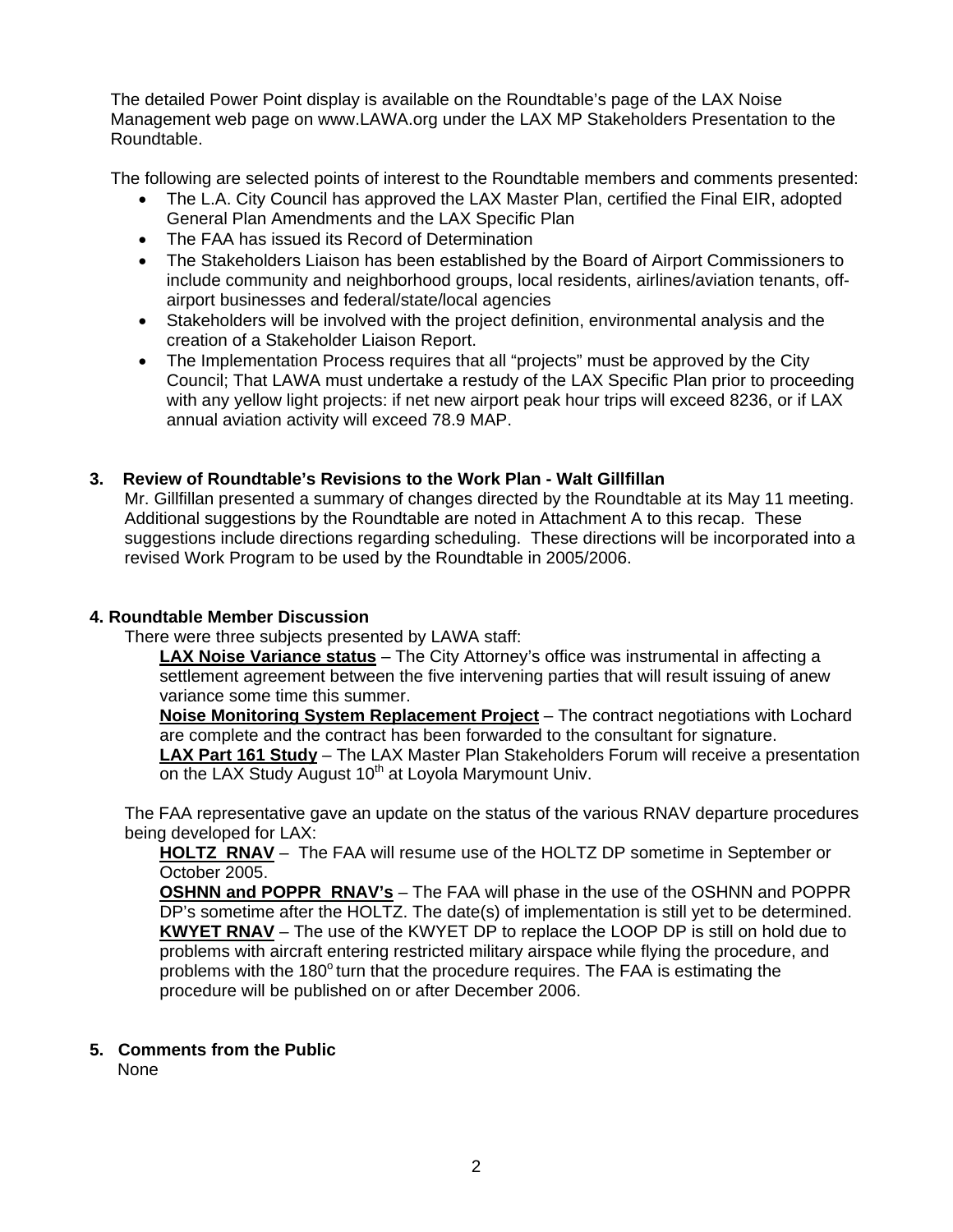### **6. Adjournment**

.

There will be no Roundtable subcommittee meeting(s) in August due to the above mentioned LAX Master Plan Stakeholders Forum.

The next regular meeting of the Roundtable will be convened at 7:00 p.m. on September 14, 2005 in the Samuel Greenberg Boardroom, LAX.

A meeting of the Noise Subcommittee is tentatively scheduled for 6:00 p.m. on October 12, 2005 in the Samuel Greenberg Boardroom, LAX.

The meeting was adjourned at 9:00 p.m.